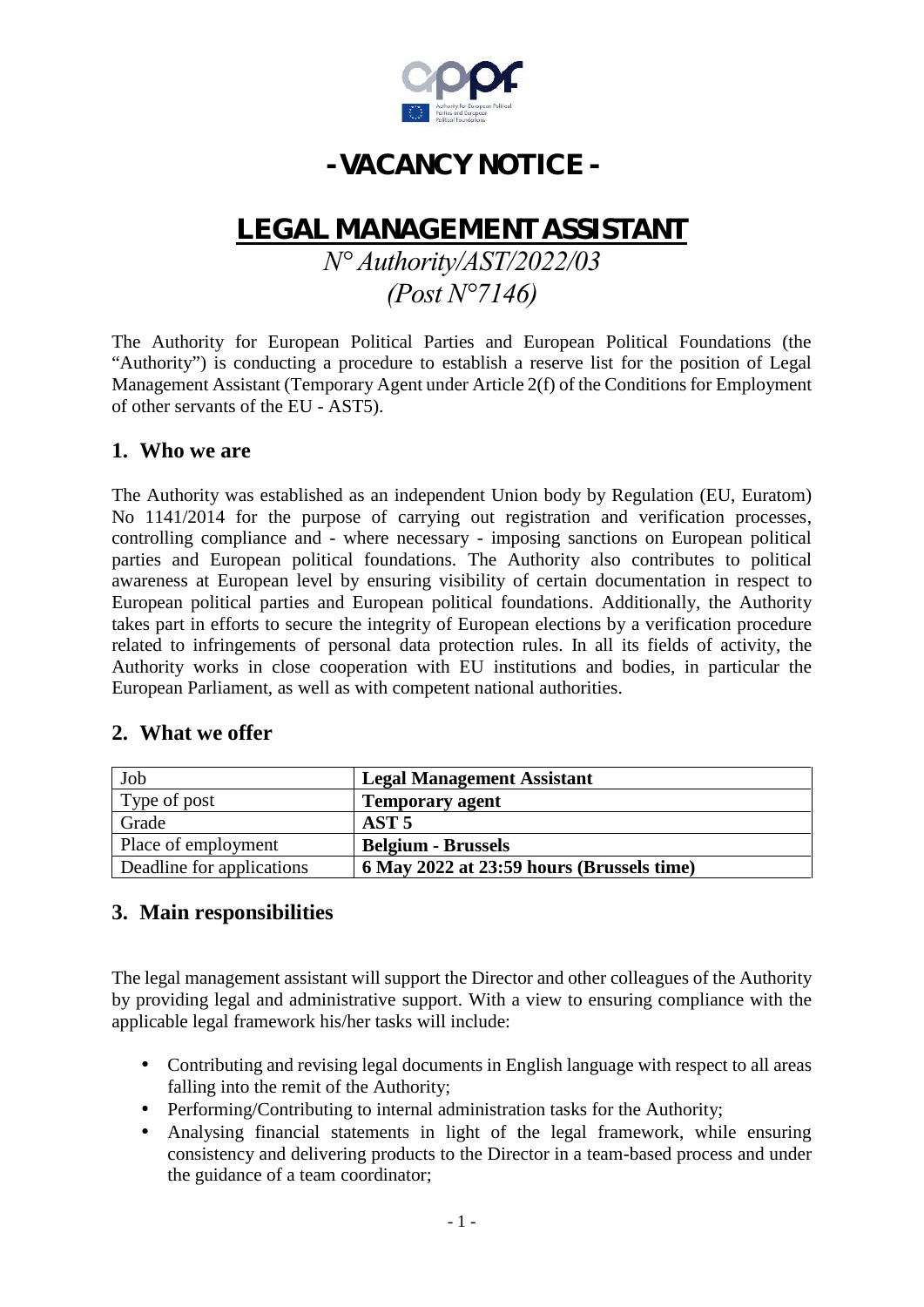

- Proposing and implementing decisions on obtaining additional information that may be required for the tasks of the Authority;
- Ensuring inter-institutional cooperation in the area of activities of the Authority;
- Implementing any transparency measures decided by the Authority;
- Managing the secretariat, including document management and upholding organisational contacts with external stakeholders;
- Performing any other administrative tasks assigned to him/her by the Director in the interest of the smooth operation of the Authority.

## **4. Requirements**

#### **4.1. Eligibility criteria**

In order to be eligible, candidates must have fulfilled by the closing date for applications and maintained throughout the selection procedure and appointment the following criteria:

#### General conditions

- Be a national of a Member State of the European Union;
- $\int$  Be entitled to his or her full rights as a citizen;
- Have fulfilled any obligations imposed by the applicable laws concerning military service;
- Meet the appropriate character references as to their suitability for the performance of duties of the post<sup>1</sup>;
- Have a thorough knowledge of one of the official EU languages and a satisfactory knowledge of another of these languages to the extent necessary for the performance of their duties (candidates are invited to specify in their CV any language certificates they have obtained which can demonstrate their language skills);
- Be physically fit to perform the duties linked to the post<sup>2</sup>.

Additionally, given that two positions are published simultaneously for the purpose of selecting complementary legal profiles who thrive in one of two roles and cooperate excellently with the respective other, candidates may apply only either for the vacancy in the procedure Authority/AD/2022/02 (legal administrator) or for the vacancy in the procedure Authority/AST/2022/03 (legal management assistant). Any candidate who would apply to both these vacancies would automatically be disqualified from both selection procedures.

#### **4.2. Selection criteria**

Candidates selected on the basis of the above eligibility criteria will then be evaluated according to the following selection criteria:

<sup>&</sup>lt;sup>1</sup> Prior to the appointment, the successful candidate will be asked to provide a certificate issued by a competent Member State Authority attesting the absence of any criminal record.

<sup>&</sup>lt;sup>2</sup> Prior to recruitment, the successful candidate shall be medically examined in line with requirement of Article 12(2)(d) of the Conditions of Employment of Other Servants of the EU.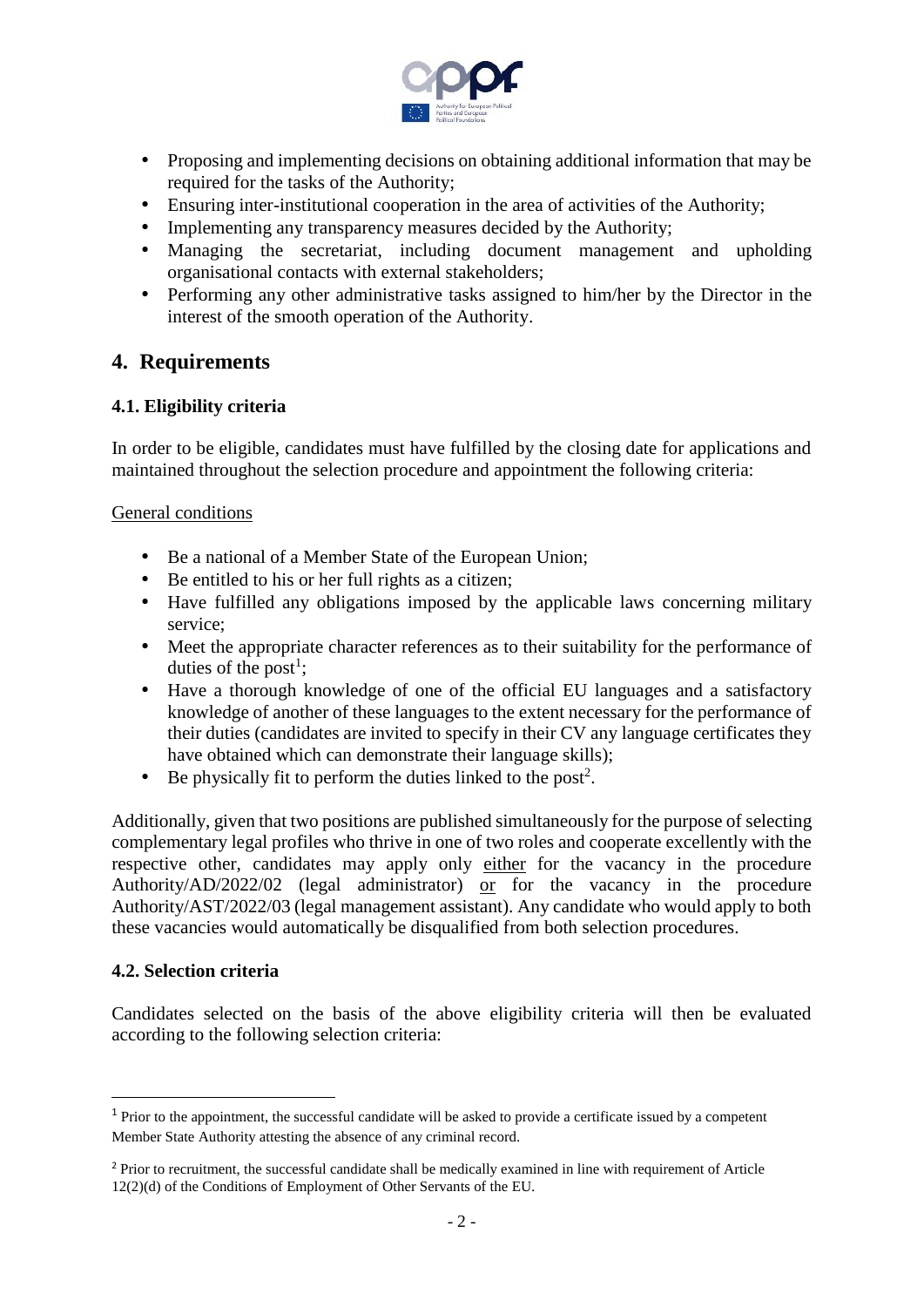

#### Essential

- Have a level of education which corresponds to completed university studies in law of at least three (3) years, attested by a diploma in law;
- Candidates must have, at the closing date for applications, professional experience of at least five (5) years relevant to this position after the diploma in law was obtained;
- For the performance of the duties and in light of the interlocutors' linguistic profiles, capacity to produce well-structured and precise texts in English (at least C1 level).

#### The following are regarded as strong assets:

- Proven legal work experience in an administrative or assistance role in an intercultural context, in an area to which financial or supervisory rules are applicable;
- Experience in autonomously using document management applications;
- Experience in implementing transparency-related processes in EU administration under supervision of a legal administrator;
- Experience in making material publicly available on a website;
- Further EU languages spoken and written at least B2 level.

#### Additionally relevant for selection:

- Be motivated, flexible and dynamic;
- Excellent organisational skills and precision;
- Ability to prioritise;
- Ability to deliver requested work products on time;
- Ability to adjust to changes in a rapidly evolving work environment;
- High sense of discretion and confidentiality;
- Results-oriented approach in implementing methodological optimisation;
- Ability to participate constructively to the work of an interdisciplinary team under the guidance of a coordinator.

## **5. Application procedure**

Candidates are required to check carefully before submitting an application whether they meet all the eligibility criteria, particularly concerning the required types of diploma.

Part-time work will be taken into account in proportion to the percentage of full-time hours worked; therefore, candidates are requested to indicate the percentage of part-time employment.

In order to facilitate the process, candidates are invited to apply in English, which is the main working language of the Authority.

Candidates who are interested in this vacancy and believe they have the necessary qualifications should submit their application, by e-mail only, to:

APPF-VACANCIES@appf.europa.eu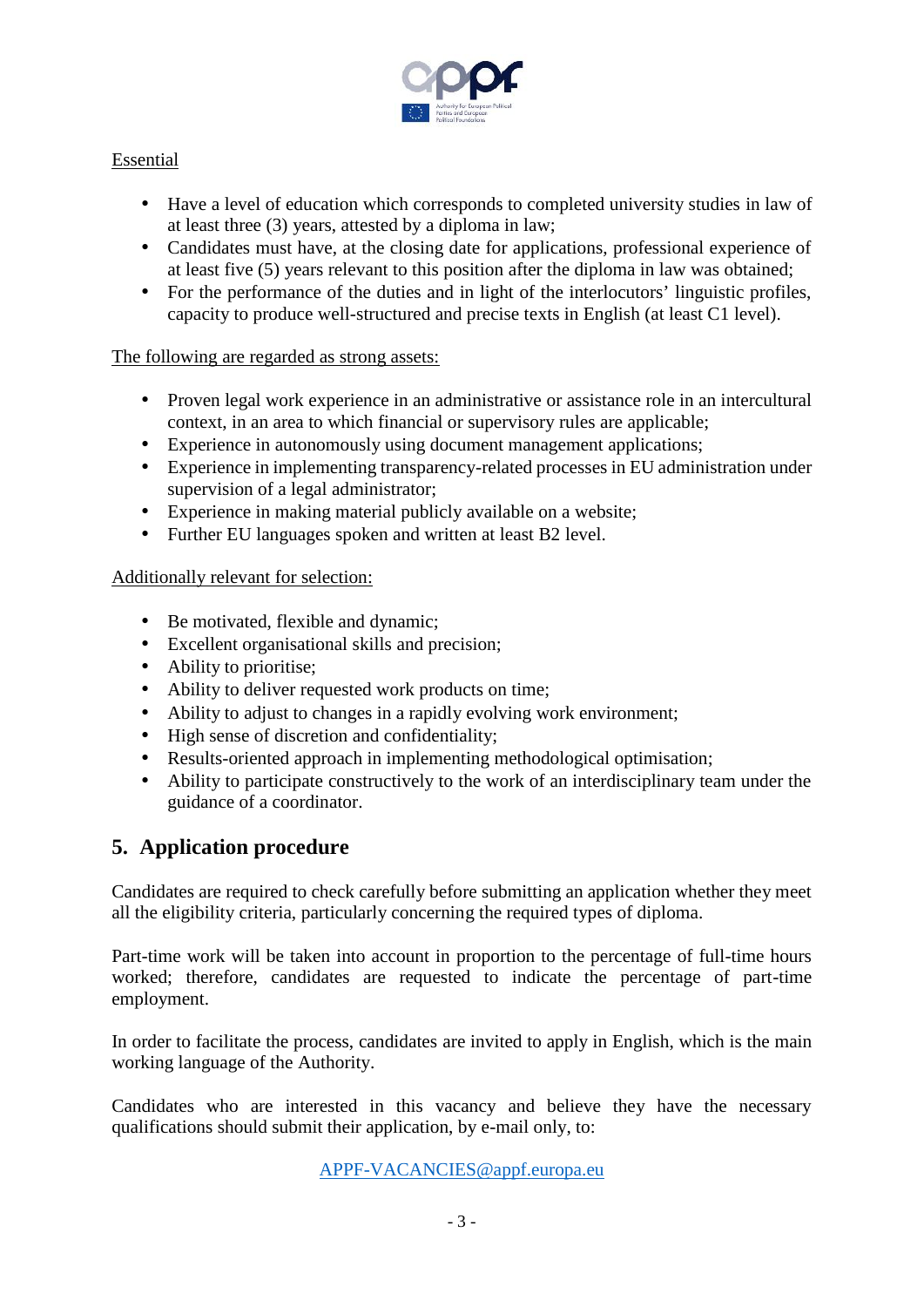

- Please make sure to indicate the number of the Vacancy Notice, type of post, job and grade concerned.
- Applications must include **all** the documents requested in the Appendix to this Vacancy Notice.
- Please use and duly complete the Authority's **Application Form**, which is one of the annexes to this Vacancy Notice.
- The subject of the e-mail should include the reference of this Vacancy Notice, followed by the candidate's surname.
- The Application Form the file itself must be saved as follows: SURNAME\_Name\_Reference number.

Your personal data will be processed in accordance with Regulation (EU) 2018/1725.

Applications that are not complete or that are received after the deadline will not be considered.

Under no circumstances should candidates contact the Selection Board, directly or indirectly, concerning this selection procedure. The Appointing Authority reserves the right to disqualify any candidate who would disregard this instruction.

#### **6. Closing date for applications**

The closing date for applications is **6 May 2022, 23:59, Brussels time**. The Authority will disregard any application received after the deadline. Applicants are strongly advised not to wait until the last day to submit their applications, since heavy internet traffic or fault with the internet connection could lead to difficulties in submissions. The Authority cannot be held responsible for any delay due to such difficulties.

#### **7. Selection procedure**

The candidates' applications will be assessed against the eligibility criteria throughout the procedure and may be found ineligible at any point in time.

Without prejudice to the eligibility criteria, the most suitable candidates in light of the selection criteria will be invited for the next stage of the selection procedure, consisting of (1) a written test and (2), subject to success in the written test, an interview by the Selection Board. It is envisaged that the written tests and interviews will take place in May 2022. The interview may involve a group exercise with candidate(s) from procedure Authority/AST/2022/02 to assess assistance and teamwork skills. Due to the ongoing measures taken in relation with Covid-19 pandemic, the written tests and the interviews might be conducted by video-conference.

Based on the results of the written test and the interview, the Selection Board will draw up a draft reserve list of up to three suitable candidates. The Director, in his capacity as Appointing Authority, will make the final decision. The reserve list will have a validity of initially one year which may be extended. The success in the selection procedure is not a guarantee of recruitment.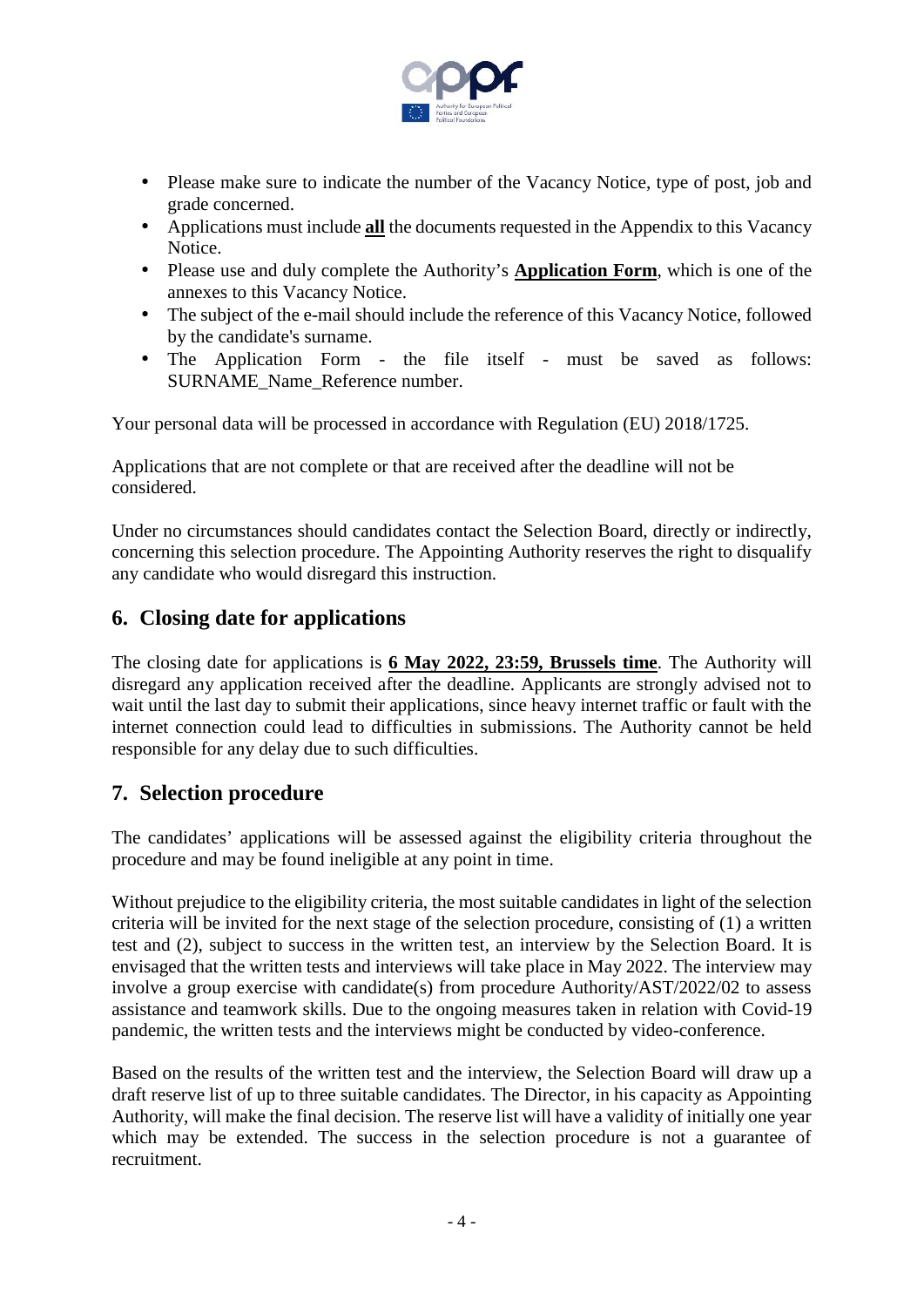

In accordance with Articles 11 and 11a of the Staff Regulations (SR) and Article 11 of the Conditions of Employment of Other Servants of the European Union (CEOS), a declaration of non-conflict of interest will be required in advance of potential recruitment. The Appointing Authority will examine whether the successful candidate has any personal interest which may impair his/her independence or any other conflict of interest in relation to the position offered and will adopt appropriate measures. To that end, the candidate - using a specific form - will inform the Appointing Authority of any actual or potential conflict of interest.

In this regard, please also note that Regulation (EU, Euratom) No 1141/2014 specifies that: *"The selection of the staff shall not be liable to result in a conflict of interests [...] and they shall refrain from any act which is incompatible with the nature of their duties."*

All applications are treated fairly. Applicants will be assessed on the basis of their qualifications, experience and skills, and in strict compliance with the principle of equal opportunities in order to have the best possible match between the profile of the candidate and the requirements of the job in question.

Enquiries in relation to this selection procedure<sup>3</sup>, should be addressed to the following email address:

#### APPF-VACANCIES@appf.europa.eu

## **8. Conditions of Employment**

This vacancy notice concerns a Temporary Agent AST5 post to be filled pursuant to Article 2(f) of the Conditions of Employment of Other Servants of the European Union.

The salary of staff members is subject to a Community tax deducted at source and staff members are exempt from national tax on salary.

In addition to the basic salary, the following benefits may apply:

- Additional specific allowances (*e.g.*, expatriation, household, dependent child, installation) depending on the individual's family situation and the place of origin;
- Training and development opportunities;
- Annual leave entitlement of at least 24 days;
- Maternity/paternity leave and parental leave under certain conditions;
- Sickness and Unemployment Insurance Scheme enabling access to care worldwide;
- EU Civil Service Pension rights after 10 years of service.

Further information on working conditions of staff members can be found in the Staff Regulations of Officials and the Conditions of Employment of Other Servants of the European Union<sup>4</sup>.

<sup>&</sup>lt;sup>3</sup> This request for further information does not influence the timeline for lodging an appeal under Article 90(2) of Staff Regulations of Officials and Conditions of Employments of Other Servants of the European Union.

<sup>&</sup>lt;sup>4</sup> https://eur-lex.europa.eu/legal-content/EN/TXT/?qid=1549272035601&uri=CELEX:01962R0031-20190101